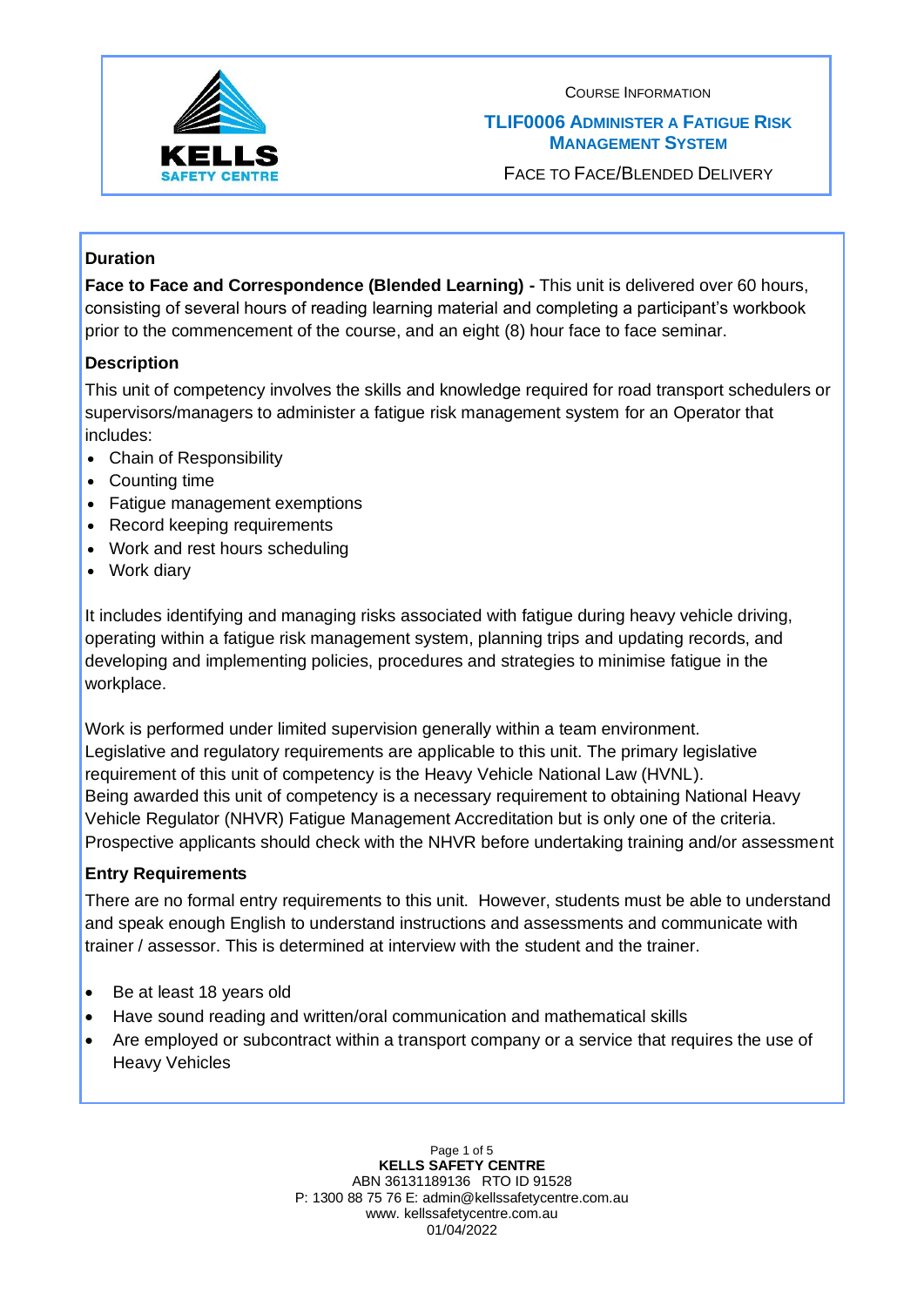

COURSE INFORMATION **TLIF0006 ADMINISTER A FATIGUE RISK MANAGEMENT SYSTEM**

FACE TO FACE/BLENDED DELIVERY

The learner must provide photographic evidence of their identity plus a copy of their applicable licence prior to commencement of the course.

# **Target Client**

The target client for this course in fatigue management is provided to those first line managers or supervisors who are required to schedule the transport of product within their employed role. These managers must have responsibility for providing any directions about when to drive/work and rest that will be acted upon by a truck driver or heavy vehicle (Fatigue Related greater than 12 tonne). This unit allows the learner to participate as a scheduler within a transport provider operating within the NHVAS Basic Fatigue Management (BFM) or Advanced Fatigue Management (AFM) system.

- ❑ Transport operation Policies and Procedures Manual
- ❑ Pre-departure checklist
- ❑ Driver handbook / Driving plan

# **Delivery Strategies**

Students will undertake this unit as self paced learning as they are sent learning material and a participant's workbook at least 2 weeks before the one day face to face workshop delivered by an appropriately qualified trainer.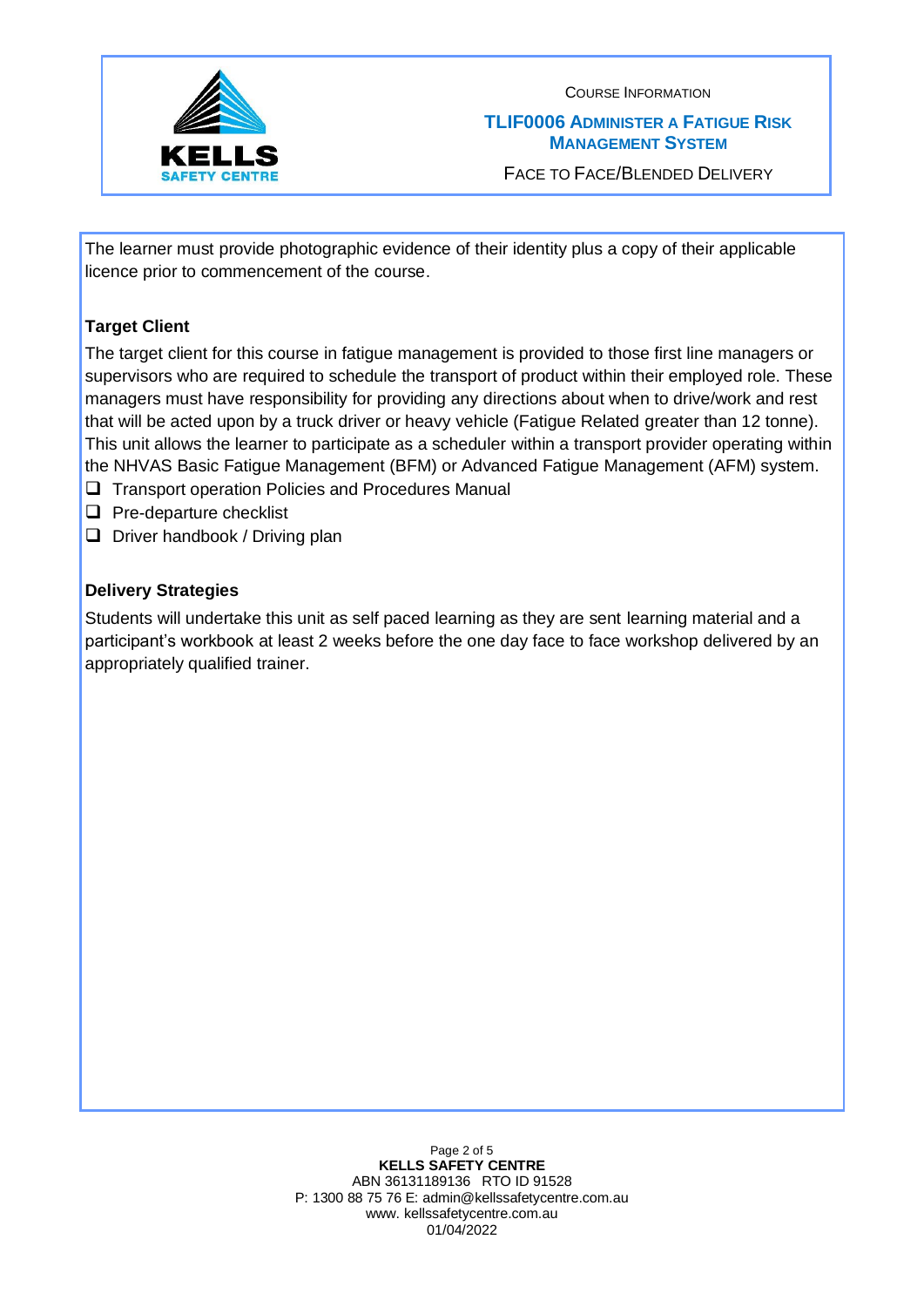

### **TLIF0006 ADMINISTER A FATIGUE RISK MANAGEMENT SYSTEM**

FACE TO FACE/BLENDED DELIVERY

## **Learning Delivery**

Learners will be assembled off the job and will receive face to face training delivery that ensures the learner achieves the required understanding of:

During a brief induction, students are given the unit learning material covering the underpinning knowledge of the unit of competency as well as a reference guide on where further information and current legislation can be obtained. Learning delivery will address the following issues:

- applying a road transport fatigue risk management system
- applying fatigue risk management principles when scheduling heavy vehicle drivers allowing for reasonably foreseeable circumstances when scheduling
- applying strategies to address signs and symptoms of heavy vehicle driver fatigue
- applying work health and safety (WHS) policies and procedures
- applying workplace fatigue risk management policies and procedures
- communicating with relevant personnel
- communicating unplanned events and deviations to relevant personnel
- complying with relevant fatigue Heavy Vehicle National Law (HVNL) requirements
- dealing effectively with unplanned events in accordance with workplace policies and procedures
- identifying and assisting heavy vehicle drivers with fatigue risk management implementation and issues identified
- identifying fatigue risk factors for heavy vehicle drivers
- implementing compliance with trip, work and rest requirements
- implementing risk mitigation control measures
- interpreting fatigue risk management principles
- monitoring and maintaining work diaries/records and all relevant workplace documentation in accordance with workplace procedures
- monitoring heavy vehicle driver signs and symptoms of fatigue
- participating in internal reviews and periodic audits
- planning and monitoring heavy vehicle trips
- preparing and actioning non-compliance reports
- providing feedback to inform heavy vehicle drivers about compliance when implementing the fatigue risk management system
- reading and interpreting relevant documentation on fatigue risk management regulations
- recognising non-compliance with fatigue risk management strategies and regulations, and taking appropriate action.

## **Assessment**

During delivery of this unit, students undertake formative assessment activities to ensure they are developing a correct understanding of the content being delivered. This may be through multiple choice, true/false questioning or short answer questioning.

> Page 3 of 5 **KELLS SAFETY CENTRE** ABN 36131189136 RTO ID 91528 P: 1300 88 75 76 E: admin@kellssafetycentre.com.au www. kellssafetycentre.com.au 01/04/2022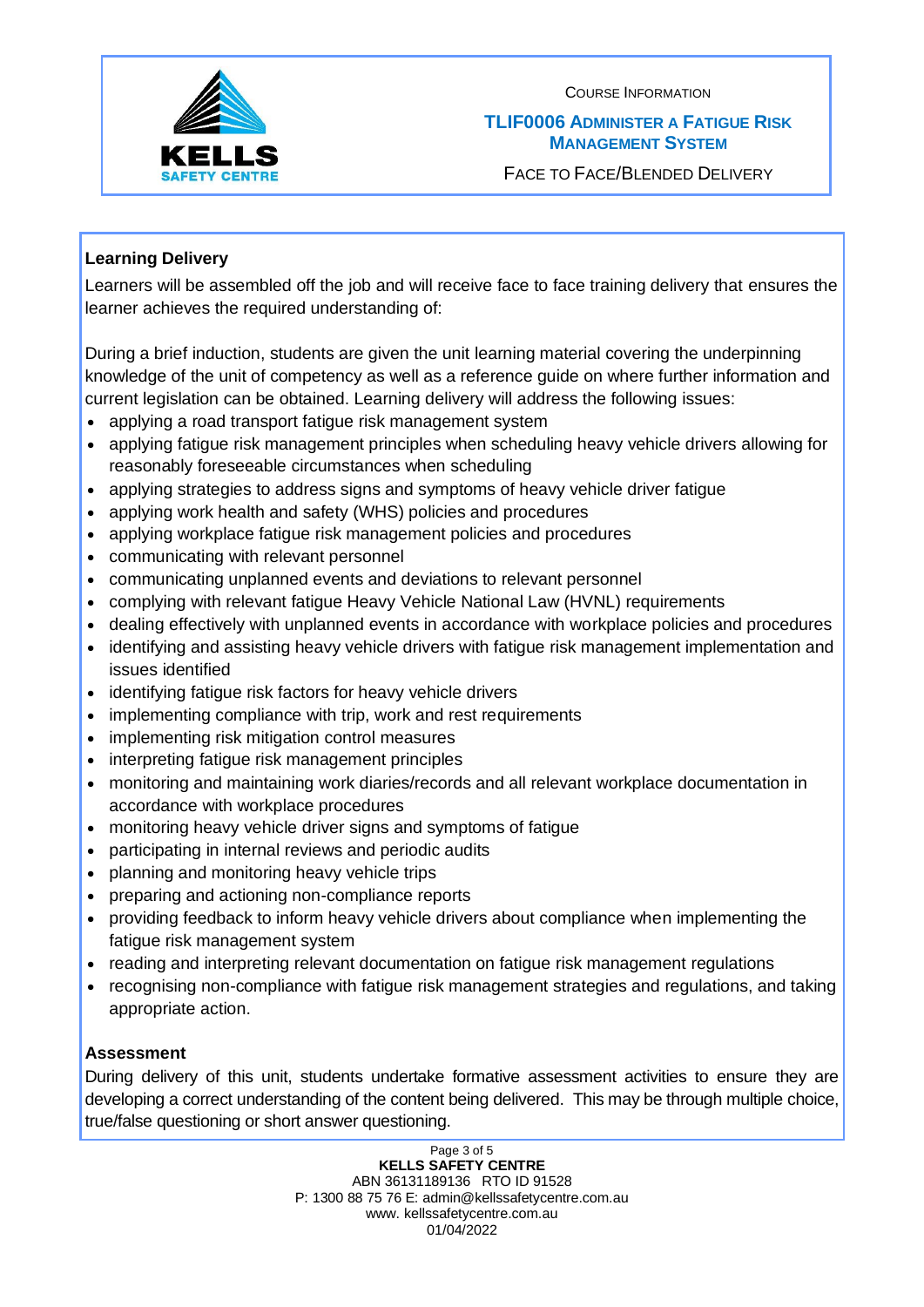

### **TLIF0006 ADMINISTER A FATIGUE RISK MANAGEMENT SYSTEM**

FACE TO FACE/BLENDED DELIVERY

### **Trainer Requirements**

- *TAE40116 Certificate IV in Training and Assessment* or equivalent
- *TLIF0005 Apply a fatigue management system*
- *TLIF0006 Administer a fatigue management system*
- Relevant Industry Experience
- Current Industry experience
- Professional development in training and assessing but also fatigue management

#### **Licensing, legislative, regulatory or certification considerations**

The delivery of this unit is subject to a licensing agreement with the National Heavy Vehicle Regulator through

- Heavy Vehicle National Law (HVNL)
- Chain of Responsibility
- Heavy Vehicle (Fatigue Management) National Regulations
- Work Health and Safety Act
- Work Health and Safety Regulations

Competency determination is based on a summative assessment, in workbook format, that is completed both throughout and at the end of the one day workshop as an open book exam. Should a student be unsuccessful in the exam, they may appeal the decision within one week of competency determination being made.

#### **Practical skills assessment**

The student will be assessed in the ability to demonstrate to an acceptable standard:

- chain of responsibility
- consequences of non-compliance and failure to manage fatigue within the chain of responsibility
- fatigue risk management hierarchy of risk control
- fatigue risk management key performance indicators including:
	- corrective action monitoring
	- trend analysis
- fatigue risk management principles
- fatigue risk management signs, symptoms and strategies
- heavy vehicle fatigue risk management workplace policies and procedures
- management of a fatigue risk management system including: – implementing a fatigue risk management system
	- monitoring a fatigue risk management system

Page 4 of 5 **KELLS SAFETY CENTRE** ABN 36131189136 RTO ID 91528 P: 1300 88 75 76 E: admin@kellssafetycentre.com.au www. kellssafetycentre.com.au 01/04/2022